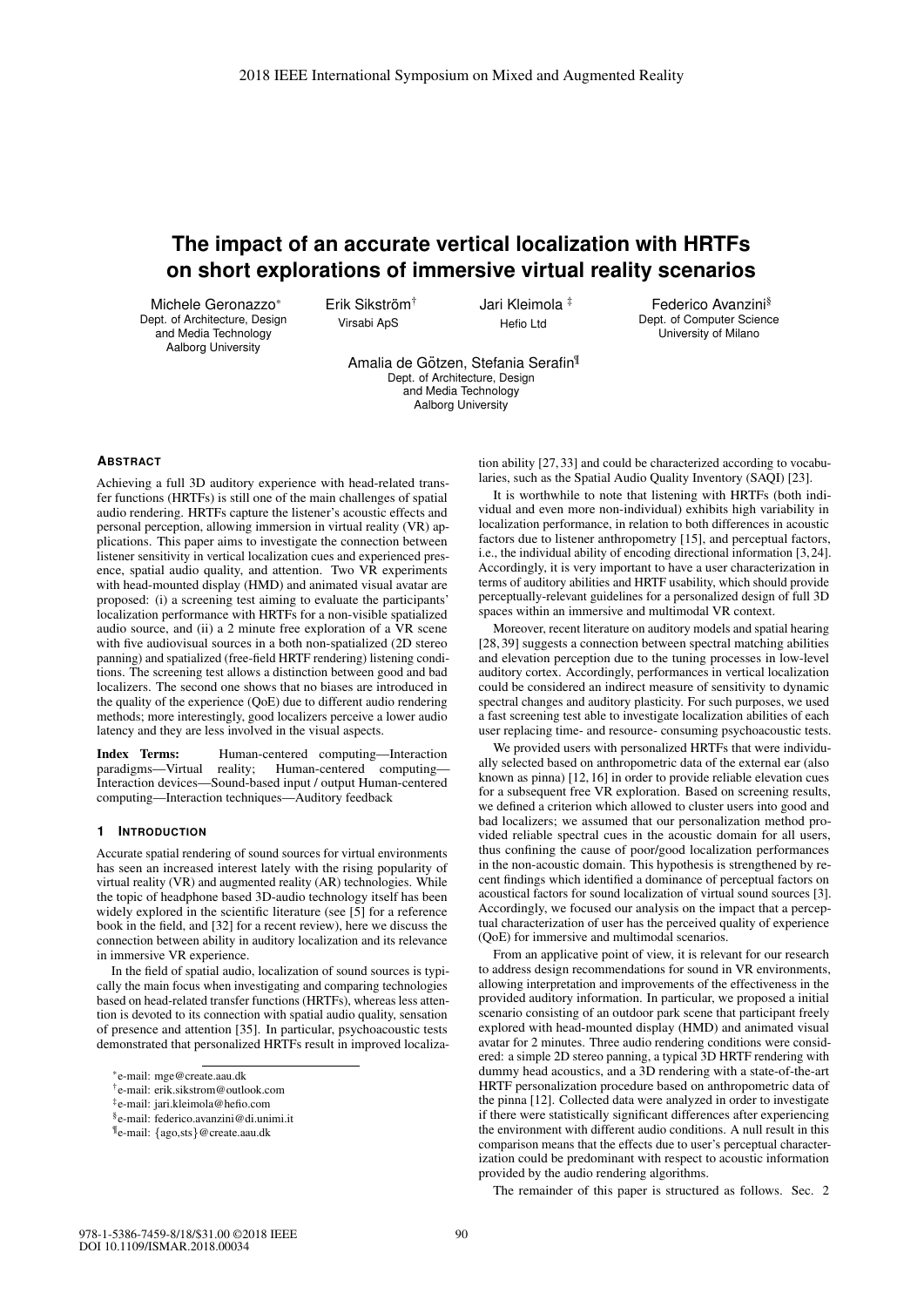describes previous research concerning spatial audio in VR and HRTF selection procedures. Section 3 reports on the technical implementation of the audiovisual virtual reality applications used in the study. Section 4, describes in detail the two experiments, namely the screening procedure used for investigating the localization ability of the participants, and the subsequent test in which participants could freely explore a virtual environment. The results of both experiments are presented in Sec. 5 and discussed in Sec. 6, while a summary of the paper is given in in Sec.7.

# **2 RELATED WORKS: SPATIAL AUDIO IN VR**

Previous research has shown that spatial sound has a positive influence on performance in wayfinding tasks [17], and in localization performance in an audio-haptic task [37]. Furthermore, Zhang *et al.* [42] used audio feedback with HRTF based spatialization in an assembly task, and found that providing a combination of visual and auditory cues had a positive effect on efficiency and usability. Concerning the sensation of presence, Hendrix and Barfield [19] observed that the inclusion of spatial audio yielded higher presence ratings after subjects had explored their virtual environment. However, their study did not find any evidence that the spatial audio condition had an influence on the perceived realism of the virtual environment.

Bormann [8] investigated the role of spatial audio in relation to presence when the audio feedback was either task relevant or not. In this study, the virtual environment was presented on a desktop computer. The participants were asked to search an environment for either an object that was also an audio source (a radio playing music), or for another object that was not an audio source. To this, there were additional audio conditions where the audio were either spatialized (using the audio features of the DIVE engine<sup>1</sup>), or spatialized but with the absence of distance attenuation. The findings of the study showed among other things that spatial audio generally had a positive influence on presence scores. However, it was those that used the audio condition without distance attenuation who had the largest increase in presence score compared to the baseline. Also, those participants searching for an object that was also emitting sounds felt less involved with the visual aspects, and more involved with the auditory aspects of the environment compared to those who searched for a non-sounding object.

More recently, Hedke *et al.* [18] investigated the impact of binaural and stereo rendering with headphones and loudspeakers on the QoE of a typical computer game. Their results suggest that differentiations in spatialization techniques are highly task-dependent. In particular, a 2 minute free exploration did not result in a noticeable difference of QoE in the digital game.

## **2.1 HRTF listening**

The measurement of individual HRTFs usually requires special measuring apparatus and a time-consuming procedure, leading to impractical solutions for real-world applications. Alternative methods for HRTF personalization are usually preferred, which look for a delicate trade-off between audio quality and handiness of the personalization procedure [14].

The most common approach for spatial audio rendering in VR/AR contexts makes use of dummy-head HRTFs, or anyway a single set of HRTFs for all listeners, without personalization. Such predefined sets can be taken from databases such as LISTEN [10] and CIPIC [2]. However, it is known that listening through dummy ears causes noticeable distortion in localization cues [40]. During the last decade, the increase of publicly available HRTF data has boosted research on novel approaches to the selection and modeling

1DIVE, Distributed Virtual Environment, by the Swedish Institute Of Computer Science (SICS), version 3.3 (1999)



Figure 1: System overview.

#### of non-individual HRTFs. <sup>2</sup>

Typically, HRTF selection problems can be characterized in terms of three issues:

- metric domains: acoustics, anthropometry, and psychoacoustics;
- spatial ranges: a subspace around the listener for whom the personalization process results in significant improvements for localization performances, e.g., horizontal or vertical plane only;
- methods: computational steps which allow to infer the most appropriate non-individual HRTF set for a listener; preprocessing actions such as *data unification*, *feature extraction* (e.g. the frequency scale factor of Middlebrooks [26]), *dataset reduction* [36], and *dimensionality reduction* [20] can be performed prior the HRTF selection.

For the desired domains and spatial ranges, several approaches can be applied based on anthropometric database matching [43], linear regression models between acoustical and anthropometric features [27], subjective selection [31], or minimization of HRTF differences in the acoustic domain [27]. Once one or a set of best HRTF candidates are identified, listener can also self-tune each HRTF set through spectral manipulations and enhancements [27], and weight adjustments [33]. Finally, in a phase of adaptation to non-individual HRTFs users can obtain multimodal feedback in localization/discrimination tasks and improve their performance [25].

#### **3 MATERIALS AND METHODS**

Tests were conducted in an immersive virtual reality environment where participants wore an head mounted display (HMD), headphones, and were equipped with motion tracking markers that in turn provided the information to animate a visual avatar according to the subject's movements.

#### **3.1 Apparatus for immersive virtual reality**

The computer equipment and software used for the two studies are presented in Fig. 1. The graphics rendering, audio and motion tracking software was running on a Windows 7 PC computer (Intel i7-4470K 3.5GHz CPU, 16 GB RAM and a MSI Gaming X GeForce

2See, for instance, the official website of the Spatially Oriented Format for Acoustics (SOFA) project, http://sofaconventions.org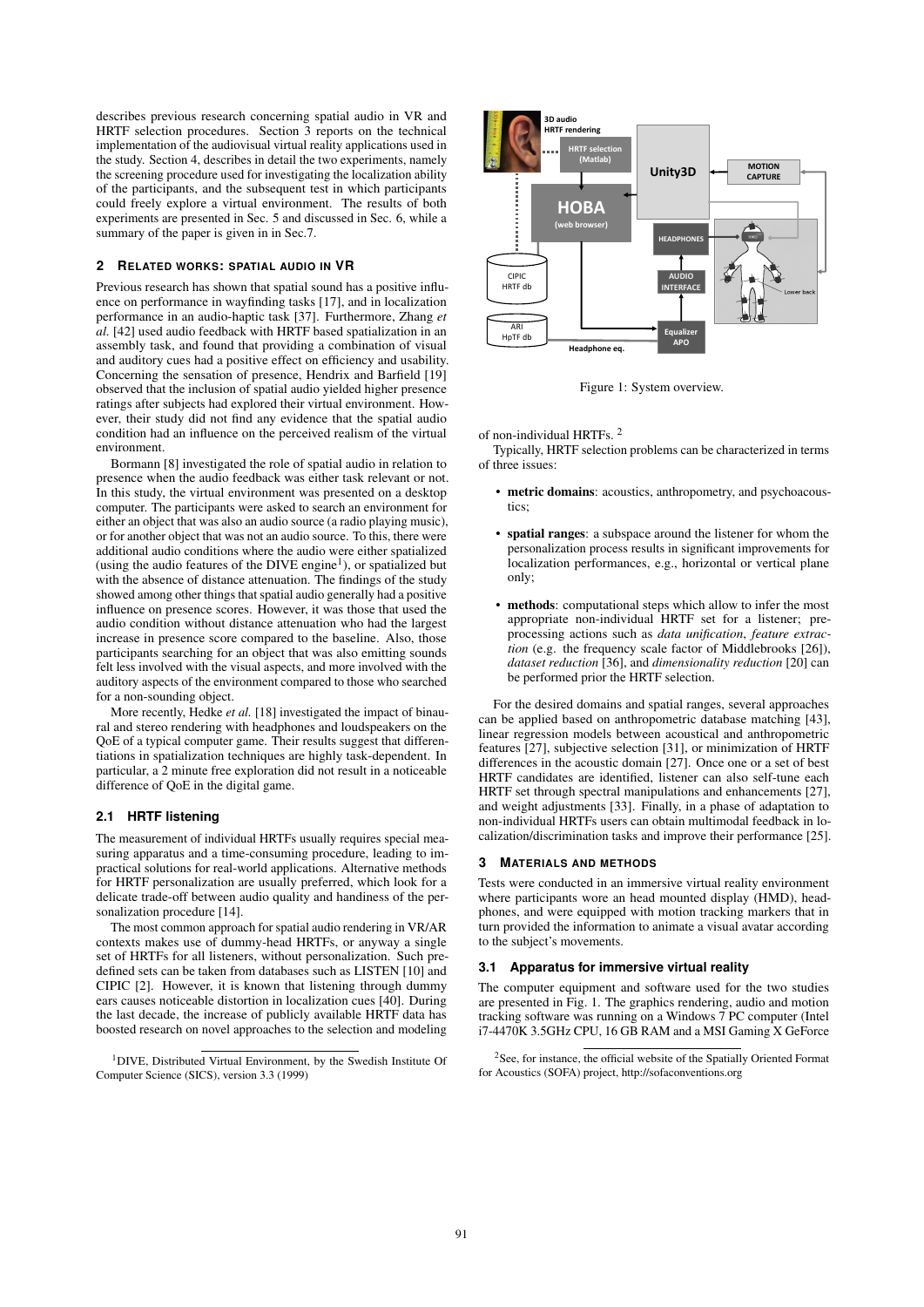

Figure 2: Tool for HRTF selection with pinna anthropometry: main graphical user interface.

GTX 1070 graphics card). The HMD used was a nVisor SX with a FOV of 60 degrees with a screen resolution 1280x1024 pixels in each eye. The audio feedback was delivered through a RME Fireface 800 interface with a pair of Sennheiser HD600 headphones. The motion-tracking was done with a Naturalpoint Optitrack motiontracking system with 12 cameras of the model V100:R2 and with 10 three-point trackables attached on the subjects. In particular, the head-tracking had a latency of 10 ms which did not compromise an effective rendering for auralization [29]. The virtual environments was developed with Unity3D  $v4.6<sup>3</sup>$ .

# **3.2 Spatial audio rendering**

# 3.2.1 HRTF selection tool

We adopted the Matlab tool developed by Geronazzo *et. al* [12] that implements the method of mapping anthropometric features into the HRTF domain, following a ray-tracing modeling of pinna acoustics  $[15]$ .<sup>4</sup> The main idea is to draw pinna contours on an image loaded into the tool (see Fig. 2 for software GUI). Distances from the ear canal entrance define reflections on pinna borders generating spectral notches in the HRTF. Accordingly, one can use such anthropometric distances and corresponding notch parameters to choose the best match among a pool of available HRTFs [16]. In particular it has been shown that the first and most prominent notch in the HRTF is typically associated to the most external pinna contour on the helix border (the "*C*1" contour hereafter).

HRTF selection was performed in the CIPIC database [2] that provided HRTFs of 43 human subjects at 25 different azimuths and 50 different elevations, to a total of 1250 directions.

Assume that *N* estimates of the *C*<sup>1</sup> contour and *K* estimates of the ear canal entrance have been traced on a 2D picture of the pinna of a subject (the meaning of *N* and *K* is explained later). One can define the basic notch distance metric in the form of a mismatch function between the corresponding notch frequencies, and the notch frequencies of a HRTF:

$$
m_{(k,n)} = \frac{1}{N_{\varphi}} \sum_{\varphi} \frac{|f_0^{(k,n)}(\varphi) - F_0(\varphi)|}{F_0(\varphi)},
$$
(1)

where  $f_0^{(k,n)}(\varphi) = c/[2d_c^{(k,n)}(\varphi)]$  are the frequencies extracted from the pinna contour of the subject, and  $F_0$  are the notch frequencies of the HRTF, estimated with an *ad-hoc* algorithm [13]. The pair  $(k, n)$  with  $(0 \le k < K)$  and  $(0 \le n < N)$  refers to a one particular

pair of traced  $C_1$  contour and ear canal entrance;  $\varphi$  spans all the  $[-45^\circ, +45^\circ]$  elevation angles for which the notch is present in the corresponding HRTF;  $N_{\varphi}$  is the number of elevation angles on which the summation is performed.

In this study, we set  $N = K = 10$ , and  $C_1$  contours and ear canal entrances were traced manually on the left-side pinna image of each participant by the experimenter, following the guidelines in [12]. Then the HRTF sets in the CIPIC database were automatically ranked in order of similarity with the participant, according to the mismatch function of Eq. (1). The final best non-individual HRTF set was selected using the "top-3" metric defined in [12]: in short this metric counts the number of times (for all the  $N \times K$  pairs) in which an HRTF appears in the first 3 positions of the ordered mismatch list, and was proven to be the robust against measurement errors.

# 3.2.2 HOBA framework

The runtime software environment is distributed into two loosely connected subsystems. The master subsystem contains the main logics, 3D object models, graphics rendering, and user position/pose tracking. This part was implemented in the Unity3D game engine. The audio subsystem relies on the HRTFs On-demand for Binaural Audio (HOBA) rendering framework for web browsers; in this work, spatial audio rendering was performed in the web browser. HOBA extends W3C Web Audio API with support for i) remote soundscape, ii) spherical coordinate system, and most importantly, iii) custom HRTFs in spatial audio rendering.

The subsystems are interconnected via a network socket, using the Open Sound Control (OSC) content format [41] as messaging payload. A simple Node.js hub was additionally required to bridge the UDP socket and WebSocket compatible endpoints together. The master subsystem initializes the remote soundscape with sound objects. It can thereafter dynamically alter the 3D positions of the remote sound objects using OSC. Listener position and pose are controlled in a similar manner. An overview of the technical description of the HOBA framework has been published recently [11] and the git repository is available at the following link: https://github.com/hoba3d.

#### 3.2.3 Headphone equalization

Sennheiser HD600 headphones were equalized using their headphone impulse responses (HpIRs) measured over more than 100 human subjects from the Acoustic Research Institute of the Austrian Academy of Sciences;<sup>5</sup> data are available in SOFA format [7] and were used to compute compensation filters to remove the average acoustic headphone contribution, and thus to reduce spectral coloration. Equalization filters were loaded in Equalizer APO software  $<sup>6</sup>$  which is able to perform low-latency convolution between an ar-</sup> bitrary impulse response (i.e. the FIR equalization filters) and the streaming audio played back from HOBA framework.

#### **4 EXPERIMENTS**

#### **4.1 Screening test**

The aim of this experiment was to conduct a screening of the subject pool's abilities of accurately locating spatialized sounds in both azimuth and elevation; auditory stimuli were presented using individually selected HRTFs, following the selection method described in Sec. 3.2.1, which is able to provide reliable vertical localization cues [15, 16].

The experimental design focused on a short execution-time and a comfortable VR experience (10 minutes maximum) in such a

<sup>3</sup>https://unity3d.com/

<sup>4</sup>https://github.com/msmhrtf/sel

<sup>5</sup>http://sofacoustics.org/data/headphones/ari

<sup>6</sup>https://sourceforge.net/projects/equalizerapo/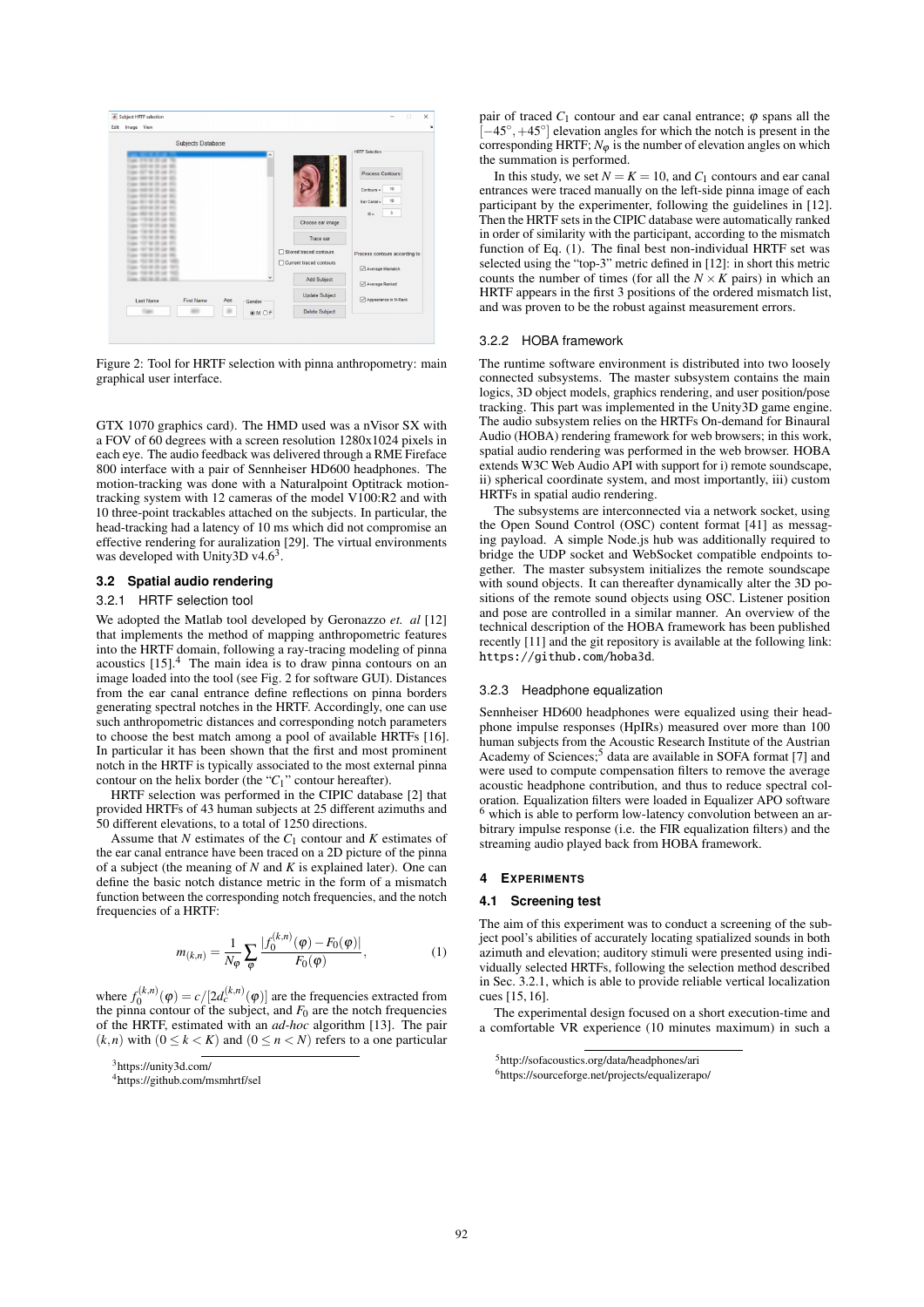| <b>Type</b>              | <b>Behavior</b>                             | Visibility                           | Level              |
|--------------------------|---------------------------------------------|--------------------------------------|--------------------|
| Old transistor radio     | Static - positioned at a table while play-  | Medium                               | 45.5 dBA           |
|                          | ing a static radio noise                    |                                      |                    |
| Fireplace                | Static - placed at ground level, playing a  | Very clear, with animated fire       | $35.3 \text{ dBA}$ |
|                          | looped fire recording                       | and flickering light sources         |                    |
| <b>Bird</b>              | Static - placed in a tree at approximately  | Hard to spot, due to poor lighting   | 50 dBA             |
|                          | head height, playing a loop of birdsong     | conditions                           |                    |
|                          | with twittering heard at regular intervals  |                                      |                    |
| (malfunc-<br>Street lamp | Irregular - placed high up on a pole, with  | Clear. The subjects need to look     | 36.6 dBA           |
| tioning)                 | a lamp that is humming and flickering.      | up to see it, but it is not discreet |                    |
|                          | Every time the lamp goes off, the hum       | as it has a flickering light source  |                    |
|                          | pauses. When the lamp is lit again, a faint | as well as the sound source          |                    |
|                          | "clink" is heard                            |                                      |                    |
| Grasshopper              | Static - positioned at ground level in a    | Hard to spot, as it hasn't got a     | 32.7 dBA           |
|                          | tuft of grass at the side of the path       | visual representation itself, but is |                    |
|                          |                                             | hidden in high grass                 |                    |

Table 1: Audiovisual sound sources used in the free exploration task. Loudness were measured using an AZ9822 digital sound level meter located at the center of the right headphone cup while stationed inside an anechoic chamber. Each sound stimulus was virtually placed at 1 m distance to the right of the avatar ear position in the VR environment for all audio-rendering conditions.



Figure 3: Outside view of the screening test.

way to be used as screening test with the same efficacy of a longer psycho-acoustic evaluation.<sup>7</sup>

A sound source localization task was implemented in an immersive VR environment consisting of a textured plane, on which the subject is standing, and the interior of a semi-transparent sphere with a 1m radius. The sphere was also equipped with lines indicating the horizontal, median and traversal planes. An illustration of the virtual environment and the avatar is presented in Fig. 3.

The basic auditory stimulus was a train of noise bursts, presented at 60 dBA level [16] when measured from the earphone cup. Directional filtering through HRTFs rendered all the combinations of the following angles (spherical coordinate system):

- azimuths,  $\theta$ : -180 $\degree$  (behind), -120 $\degree$ , -60 $\degree$ , 0 $\degree$  (straight ahead), 60◦, 120◦;
- elevation,  $\phi$ : -28.125°, 0° (at the horizon), 28.125°, 56.250°, 90° (above); these coordinates follow the CIPIC HRTF database resolution of 5.625◦ in order to avoid localization

7A formal validation of this short screening test is included in a manuscript which is currently in preparation.

biases that may arise due interpolations in non-available spatial locations;

These values led to a total of 6 (azimuths)  $\times$  4 (elevations) + 1 (elevation 90◦) spatial locations; we identified such positions in order to achieve a limited loss of accuracy in the characterization. We followed two distinct assumptions for  $\theta$  and  $\phi$  selections. Azimuth errors have a slight increase in variability towards lateral angles [6], thus leading to consider directly front/back positions and towards directly left/right. Position dependent elevation errors could be connected to pinna resonance modes [4] occurring at the horizon or in the frontal region (within  $\pm 45^\circ$ ), and in a wide range above the head ( $\phi > 45^{\circ}$ ).

At the start of each session, subject head was located at the origin of the coordinate system. The distance of the sound sources was set to 1 m, which corresponds to the dimensions of the sphere in the visual environment. This sphere radius was chosen to correspond to the sound source distance in the CIPIC HRTF measurements: with this choice, no rendering compensations due to distance mismatch were needed. The presentation order of these locations was randomized; test locations were presented once per audio-rendering condition.

At the start of each condition, the center of the visual sphere and the locations of the sound sources were set approximately to the height and position of the subject's head, while she/he was told to look straight forward. In order to have a coherent ear position between participants and avatar's height, a generic ear position was measured from placing the head mounted display on a Brüel  $&$  Kjær 4128 head and torso simulator  $(HATS)$ . <sup>8</sup> By measuring distances from the three-point trackable on the display to the ear canal of the HATS, an approximate and generic position for the ears was acquired allowing a coherent rendering in the virtual world with the head-tracker. Once the trial was started, the subjects were allowed to move their head and look for the sound source (note that no visual information of its location was given). Participants were not allowed to move their feet during each session, but were allowed to turn their upper body around as much as they wanted.

Before starting each trial they were instructed to look straight ahead, i.e. towards the direction azimuth  $\theta = \phi = 0^\circ$ . A green cube in such position was used as visual reference point helping participants to find this starting point. A game controller with a virtual representation of a laser pointer was implemented using motion

8https://www.bksv.com/en/products/transducers/ear-simulators/headand-torso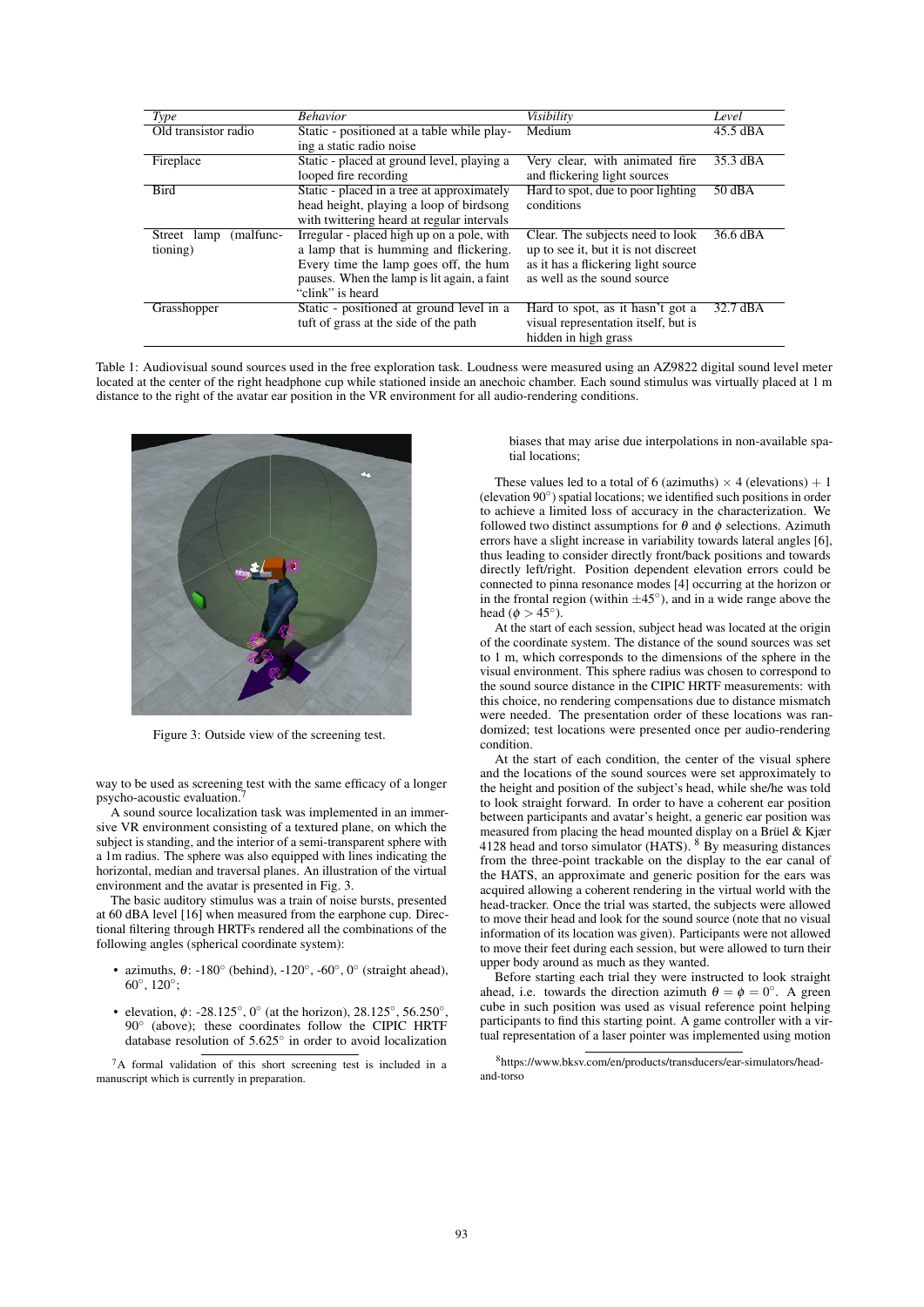

Figure 4: Outside view of the virtual environment used in the free exploration task.

capture data, a USB mouse, and a ray casting method combined with a narrow angle red spotlight attached to the avatar's right hand. The controller was held in the right hand allowing the subjects to point at the location where they perceived the sound was coming from. By pressing the left button, the software logged the location of the pointer into a text file. The logging of the perceived position was also accompanied with auditory feedback (a "click" sound and the silencing of the noise bursts). Pressing the right mouse button initialized the next trail.

## **4.2 Free exploration in VR**

This experiment aimed at evaluating the effect of auditory localization abilities during free exploration of a multimodal and complex virtual scene.

A night scene with a partially lit path in an area of sand dunes was designed to accommodate this experiment (see Fig. 4 for an illustration of the virtual park environment). Motivations behind such a choice were: i) a plausible setting for an acoustic environment without any background sounds (at night), and ii) free-field listening condition, no room reverberation among the sand dunes. Additionally, it was arbitrarily chosen to include five audiovisual sound sources with distinct features to provide variation between stimuli. These audiovisual sources are described in Table 1.

The area in which the sound sources were placed was surrounded by a stone wall to visually remind the participants not to attempt to walk away from the scene. Additionally, invisible colliders were also added to wall objects. Since the present study did not take into account room acoustics, we did not render audible reflections from the walls. In order to avoid HRTF dependencies and biases based on acoustic factors and their usage by participants, three different audio-rendering conditions were tested:

- *Stereo:* 2D audio condition using Unity3D's built-in audio engine; head orientation guided stereo panning to synthesize sound sources in lateral directions;
- *Generic HRTF:* 3D audio with HOBA loading a dummy-head generic HRTF set;
- *Custom HRTF:* 3D audio with HOBA loading an individually selected HRTF set with the tool described in Sec. 3.2.1.

The order of the conditions was randomized and placement of the audiovisual sources in the environment were randomly switched between three pre-defined configurations, where the placement of each audiovisual source were moved around within the walled area. However, the locations were chosen to be plausible, such that the street

| ID             | Ĥ                  |                    | Slope         | p    |
|----------------|--------------------|--------------------|---------------|------|
| $\overline{1}$ | $26.71, \pm 26.15$ | $18.72, \pm 14.86$ | 0.77          | ***  |
| $\overline{2}$ | $30.77, \pm 44.12$ | $33.75, \pm 16.17$ | 0.64          | ***  |
| $\overline{3}$ | $26.29, \pm 35.42$ | $33.1. \pm 28.22$  | 0.59          | $**$ |
| $\overline{4}$ | $10.58, \pm 19.08$ | $28.22 \pm 19.87$  | 0.28          | .07  |
| $\overline{5}$ | $12.86, \pm 16.69$ | $32.97, \pm 18.67$ | 0.54          | **   |
| 6              | $35.98 \pm 45.32$  | $25.71, \pm 23.76$ | 0.32          | *    |
| 7              | $20.68, \pm 38.88$ | $27.76, \pm 19.2$  | 0.07          | .23  |
| -8             | $3.67, \pm 2.97$   | $15.58, \pm 12.47$ | 0.63          | ***  |
| 9              | $22.85, \pm 37.43$ | $32.4. \pm 22.5$   | 0.005         | .5   |
| 10             | $6.18, \pm 4.57$   | $31.15, \pm 18.75$ | $0.2^{\circ}$ | .13  |
| -11            | $6.26, \pm 7.61$   | $17.6, \pm 14.77$  | 0.73          | ***  |
| 12             | $33, \pm 34.21$    | $30.27, \pm 17.9$  | 0.01          | .77  |

Table 2: The mean-values, standard deviations for azimuth and elevation errors in degrees, slope-values, and p-value on the linear regression obtained during the screening test. Good localizers are marked with ∗∗ and ∗∗∗ (see discussion on Sec. 4.1).

lamp was for example always placed somewhere by the path leading through the walled area. The subjects were allowed to freely explore the scene for approximately two minutes. The interactive locomotion and navigation features was implemented using a walking-in-place locomotion technique, using an algorithm described in [34]. The choice of a walking-in-place was to provide an ecological navigation solution, and real walking was not possible as the area of the scene were larger than what the motion capture system could track.

The experiment involved three trials, one for each audio condition, in randomized order. After each trial, a break was issued and the subjects were asked to fill in a questionnaire with questions regarding the level of presence experienced, spatial audio quality (adapted from SAQI [23]) and attention [8]. The questionnaire items were the following:

- Q1: Externalization Was the sound source perceived inside or outside the head? (More internalized - More externalized)
- Q2: Responsiveness To what extent did you experience that there were delayed reactions in the sound reproduction system? (Lower delay - Higher delay)
- Q3: Naturalness How natural (close to real life) did you find the sound reproduction? (Lower naturalness - Higher naturalness)
- Q4: Presence To what degree did you experience a sense of "being in the space"? (Lower - Higher)
- Q5: Attention audio How much did the auditory aspects of the environment involve you? (Very little - Very much)
- Q6: Attention visual How much did the visual aspects of the environment involve you? (Very little - Very much)
- Q7: How realistic did the virtual world seem to you? (Less realistic - More realistic)
- O8: Did you perceive elevation? (Yes No)

Questionnaire items Q1 to Q7 were presented along with seven-point rating scales.

#### **5 RESULTS**

Twelve subjects participated voluntarily in the study. Seven of the subjects were female and five were male (age  $M = 32.75$ ,  $SD = 5.56$ ) and the experiment had a duration of approximately one hour in total. The participants all reported normal hearing, and all of them were right handed.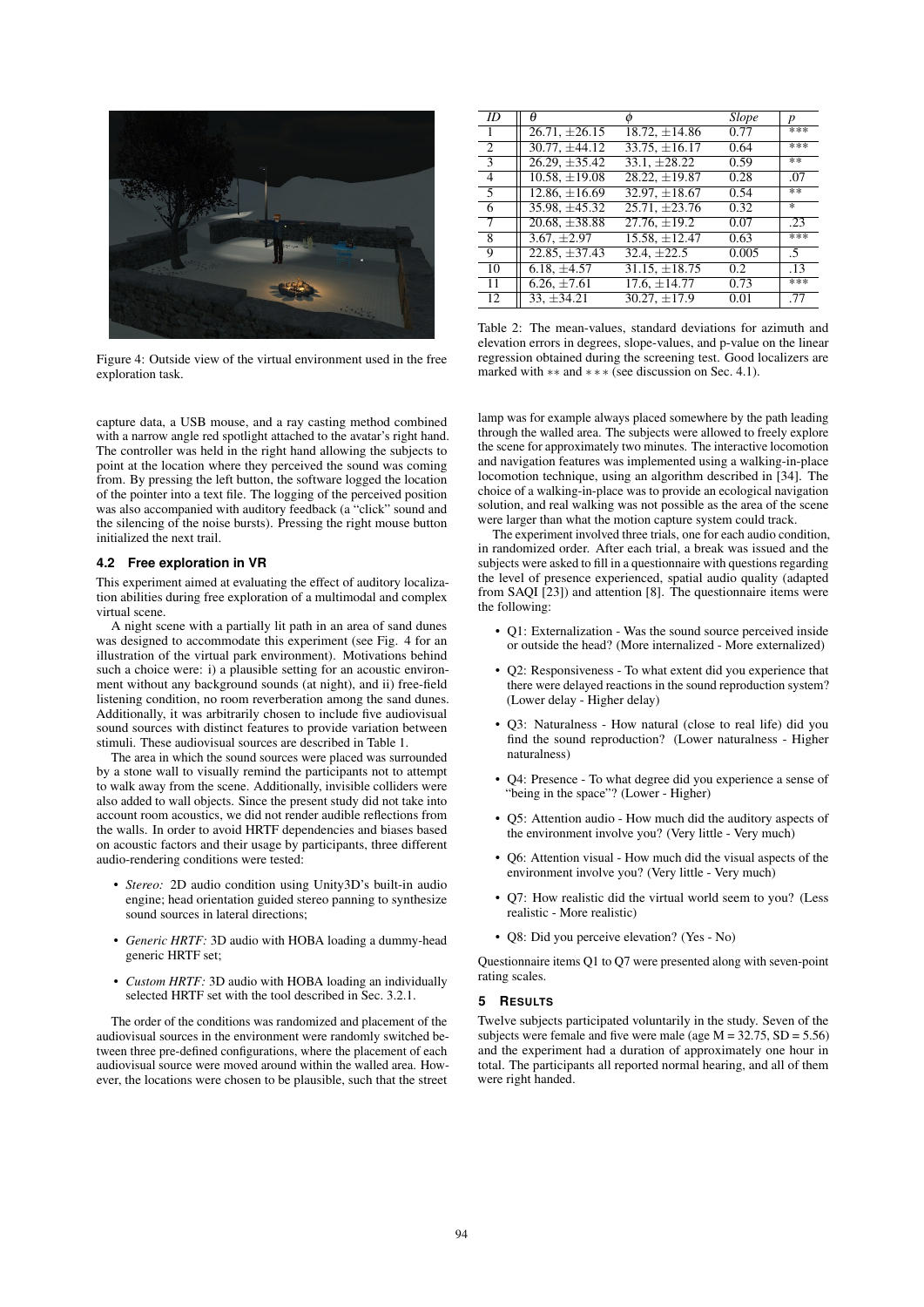| <i>Item</i>               | Global           | good             | bad              |
|---------------------------|------------------|------------------|------------------|
| <b>O1</b> Externalization | $5.5, \pm 1.25$  | 5.39, $\pm 1.5$  | 5.61, $\pm 0.98$ |
| Q2 Responsiveness         | 2.42, $\pm 1.48$ | $2 \pm 1.33$     | $2.83, \pm 1.54$ |
| <b>O3</b> Naturalness     | $5.33, \pm 1.01$ | 5.33, $\pm 1.08$ | 5.33, $\pm 0.97$ |
| <b>O4</b> Presence        | $5.22, \pm 1.12$ | 4.94, $\pm 1.3$  | 5.5, $\pm 0.86$  |
| O5 Att. audio             | 5.31, $\pm 1.69$ | 4.89, $\pm 2$    | $5.72, \pm 1.23$ |
| Q6 Att. visuals           | 4.17, $\pm 1.48$ | 3.6, $\pm 1.69$  | 4.78, $\pm 0.94$ |
| O7 Realistic              | 4.5, $\pm 1.38$  | 4.28, $\pm 1.36$ | 4.72, $\pm 1.41$ |
|                           |                  |                  |                  |

Table 3: The mean and standard deviation values of the responses to the questionnaire items from the second experiment (seven-point ratings), for all audio conditions *(Global)* and the better and worse localizers subsets.

# **5.1 Screening test**

Data acquired from the screening test included error angles in both elevation and azimuth calculated from the actual position of the sound source and its perceived position, i.e. the logged coordinates from the virtual laser pointer.

It is known from the literature that performances in vertical localization vary remarkably among individuals more than horizontal localization [24]. Based on this evidence, a linear regression analysis was performed on the elevation errors only, in order to group participants in terms of vertical localization abilities with the personalized HRTFs. We thus defined two categories: good and bad vertical localizers. This discrimination was based on the statistical significance of the linear regression within an  $\alpha$ -level equals to 1% and 0.1%; the motivation behind this choice was to limit Type I errors, i.e. *false positive* finding of good localizers, introduced by our short localization test. Moreover, we provided a psycho-physical interpretation: slope threshold value of .35 corresponds to an angular error  $15°$  which is comparable to the average localization blur in the median plane estimated in previous literature [9].<sup>9</sup>

This criterion led us to identify these two groups:

- subjects with the highest slope-values (all with a slope value > .35) were considered good elevation localizers; six subject IDs: 1, 2, 3, 5, 8, and 11.
- subjects with low slope-values (all with a slope value  $\leq$  .35) were considered bad elevation localizers; six subjects IDs: 4, 6, 7, 9, 10, and 12.

A summary of the screening test data is presented in table 2.

# **5.2 Free exploration in VR**

For the multimodal experiment, which involved free exploration of a park environment with five audio-visual objects, the three audio rendering conditions (*Generic, Custom, Stereo*) were evaluated using the questionnaire described in Sec.4.2.

Due to non-normality of data distribution, non-parametric tests were performed: Friedman's test and repeated Wilcoxon signedrank tests with Bonferroni correction. Tests were also performed using two groupings derived from the screening test. No statistically significant differences were found between the audio rendering conditions on the questionnaire items, in any of the above mentioned approaches. The mean and standard deviations from all questionnaire items, of all the audio conditions combined, are presented in Table 3 (*Global* column). Four out of twelve subjects reported that there were no elevation cues heard while exploring the VR scene with the *Stereo* condition, while one subject reported that there were



Figure 5: Response distributions for Likert questions Q1-7, grouped by localization ability, i.e. good vs. bad.

no elevation cues when doing the same with the *Custom* condition. This subject, subject 7, was one of those who had been included in the subset of bad localizers due to low slope-values from the screening tests.

Additionally, a statistical analysis using the same tools were conducted with the two HRTF conditions combined versus the stereo condition to investigate if there was at all an effect of the 3D audio rendering. However, even here there were no significant differences found among the questionnaire responses.

Figure 5 depicts a graphical representation of data densities using<br>the likert R-package<sup>10</sup>, grouped by localization ability. The distributions of responses suggested a general trend in comparing the two groups: good localizers were less involved in the VR experience and gave lower scores to naturalness, presence, and realism, in comparison to bad localizers. The statistical analysis on these two groups were computed using Friedman's test and repeated Wilcoxon rank sum tests with Bonferroni correction. Since audio conditions did not show statistical differences, we could not consider such a distinction in our analysis. The results showed that the good localizers had an overall lower rating on *Q2: Responsiveness*. The good localizers (M  $= 2$ , Mdn  $= 2$ , SD  $= 1.33$ ) rated the sound reproduction system as being faster ( $W = 224$ , p-value = 0.038) than the bad localizers (M  $= 2.83$ , Mdn  $= 2$ , SD  $= 1.54$ , see 6.a).

Additionally, for the responses to *Q6: Attention visual - How much did the visual aspects of the environment involve you?*, the statistical analysis ( $W = 236.5$ , p-value = 0.016) showed that the good localizers ( $M = 3.56$ ,  $Mdn = 4$ ,  $SD = 1.69$ ) responded that they were less involved with the visual aspects of the scene than the bad localizers ( $M = 4.78$ ,  $Mdn = 5$ ,  $SD = 0.94$ , see 6.b).

#### **6 GENERAL DISCUSSION**

Our test allowed to investigate short-term attention and QoE in VR. In the proposed questionnaire, we verified that there were no sta-

<sup>&</sup>lt;sup>9</sup>The localization blur identifies the average margin of angular error in the human auditory system, and it can be expressed in terms of minimum audible angle (MAA).

 $10$ https://cran.r-project.org/package=likert, likert.density.plot with default values.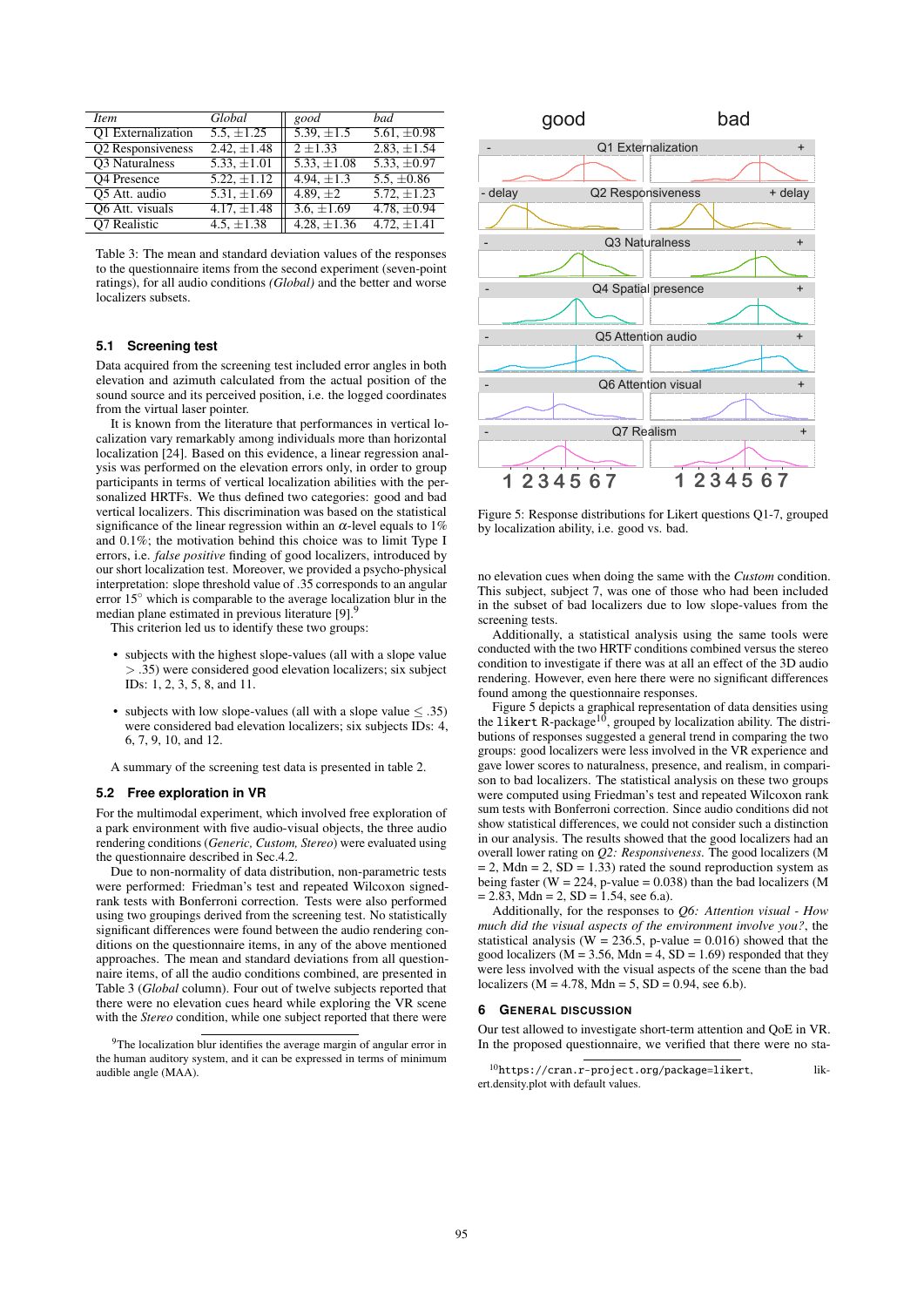

Figure 6: (a) Responses to Q2 for the good and bad localizers  $[1 =$ Lower delay,  $7 =$  Higher delay]. (b) Responses to Q6 for the good and bad localizers  $\overline{1}$  = Very little,  $\overline{7}$  = Very much]

tistically significant differences among audio conditions for any of the 8 items, thus stressing the visual dominance over different audio rendering techniques for a short listening experience. Possible reasons explaining why the participants did not notice any difference between the audio conditions could likely be related to visual dominance in spatial localization (within the visual field of view) [38], and to the divided attention on interactive tasks and audio quality evaluations. Previous research on the influence of interactive tasks involved subjects either actively playing a computer game, or passively watching it, while the audio tracks were exposed to degradations (using low-pass filters, drop-outs in multichannel systems, audiovisual asynchrony) [21].

One of the main outcomes of this study is that users in the active conditions were more tolerant to degradations. Some of these results go partly against previous work, for example Barfield and Hendrix's study on spatialized audio [19], who did observe higher presence ratings in their spatial audio condition. The same can also be said when comparing the present results with those of Bormann [8]. However, there are differences between their experiments and those of the present study: there were less interactivity, less immersion and fewer audiovisual sources without any animations. In this sense, our approach has an important ecological validity.

On the other hand, when investigating the two different subsets of participants based on their performance in the screening test, an analysis of the questionnaire data with all the audio conditions combined showed that there were statistically significant differences on two items: *Q2: Responsiveness* and *Q6: Attention visual*. In particular, spatial localization abilities and spectral sensitivities could be related to individual perception of the *end-to-end spatial audio system latency* (SASL) [30], which accounts for *Q2: Responsiveness*. Moreover, good localizers were also to some extent paying less attention to visual aspects rather than to auditory aspects of the environment; however, responses to the questionnaire item asking that very question *Q5: Attention audio*, did not show any significant differences.

When comparing these results with previous research, it can be noted that Bormann [8] also observed a lower level of involvement with the visual aspects in their experiment, but this result was only observed for the condition where subjects were actively searching for the audiovisual source. Hence one could argue that localizing audiovisual sources with acoustic cues was more task relevant (as the subjects in that study were asked to actively locate that object within a maze) than our proposed free exploration.

It is worthwhile to note that our results provided an example of the importance in adopting pre-experimental screenings for VR experiences using spatial audio rendering, and particularly HRTF-based. Further research is still needed in order to characterize listeners perceptually, and related influences on the multi-modal perception of immersive virtual environments. In particular, the screening test

did not include repetitions of each position in the localization task and it did not contain a detailed individual characterization of e.g. spectral sensitivities, or non-acoustic factors such as satisfaction and confidence. A longer screening procedure would provide a more accurate user profile at the expense of a lightweight procedure. Additionally, future research could also adopt a gamification-based approach in evaluating the localization ability of individual subjects for integrating screening tests in even more ecological use-cases.

Moreover, a longer VR exploration, a more complex scene, or a task dependent activity (e.g. a simple searching task) could possibly reveal different aspects and a new level of accessibility to audio materials. Accordingly, configuration of the VR scenes could also reveal some content-related aspects that might be integrated in good design practices.

Finally, in order to limit acoustical factors, we decided to avoid simulation of room acoustics. One can perform a similar experiment in a reverberant virtual space might yielding different results due to additional dynamic localization cues, i.e. early/late reverberations, and direct-to-reverberant energy ratio [22].

#### **7 CONCLUSIONS**

The proposed pilot study aimed to investigate perceptual differences in the experience of HRTF-based spatial audio rendering with headphones. The first experiment acted as screening procedure for identification of good and bad localizers according to a psycho-acoustic motivated threshold on localization blur in elevation. Using personalized HRTF selection based on the shape of each participant's external ear shape, the discrimination between good and bad localizers relied on elevation performance data of a simplified localization task in VR. The second experiment aimed at studying differences in VR experience of a free exploration task.

Visual dominance was modulated by perceptual abilities in decoding spectral HRTF features and localization, when all conditions were not considered as meaningful factor in the analysis; our findings suggest that good and bad localizers perceived differently audio latency in the auralization (good localizers perceived a lower latency) and that there was a modulation in the involvement of visual aspects (good localizers were less involved with the visuals). These results could be considered in the design principles of immersive VR experience in order to increase the relevance of salient stimuli and supporting users' attention in the processing of low-level features for perceptual learning [1].

Future research should further investigate how the auditory/nonacoustic aspects of users characterization influences their experience of audio in VR contexts, in order to train listeners to binaural audio with HRTFs; experimental validation with massive participation of human subjects will be highly relevant for the applicability of our findings to different VR scenarios and audio rendering techniques. It is worthwhile to note that our experimental methodology and the software implementation of our system which is based on HOBA and Unity, is technologically-ready for a widespread application in mobile VR devices.

#### **ACKNOWLEDGMENTS**

This study was supported by the internationalization grant of the 2016-2021 strategic program "Knowledge for the World" awarded by Aalborg University to Michele Geronazzo.

#### **REFERENCES**

- [1] M. Ahissar and S. Hochstein. Attentional control of early perceptual learning. *Proc Natl Acad SciUSA*, 90(12):5718–5722, June 1993.
- [2] V. R. Algazi, R. O. Duda, D. M. Thompson, and C. Avendano. The CIPIC HRTF Database. In *Proc. IEEE Work. Appl. Signal Process., Audio, Acoust.*, pages 1–4, New Paltz, New York, USA, Oct. 2001.